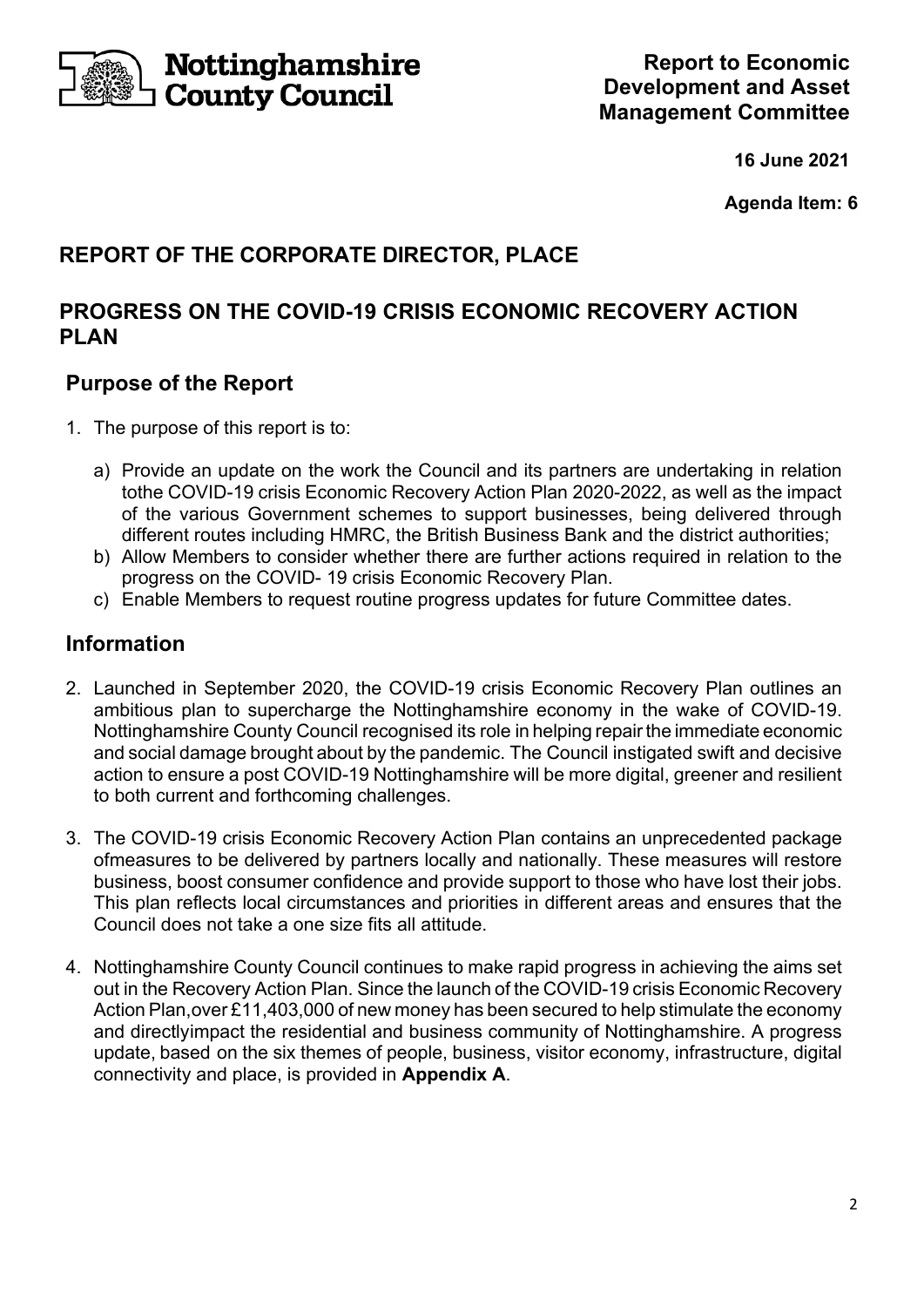#### **Action the Council and its Partners are Undertaking**

- 5. Work has continued at pace in terms of the actions outlined in the COVID-19 crisis Economic Recovery Action Plan. Key highlights include:
	- A new Employment and Skills Brokerage Platform the Council is in the first stages of procurement for a digital platform which will be the go-to-place for Nottinghamshire job seekers, returners, those looking to increase their skills and for employers looking to recruit
	- The new Digital Innovation Centre will benefit from £592,000 from the Getting Building Fund which will be used to comprehensively upgrade the existing digital IT infrastructure of the centre, boosting the productivity of the more than 40 businesses already on site, and creating new high-skilled jobs
	- The £4.3M Warm Homes Hub programme continues to be rolled out across the County. 43 households are in the pipeline and this programme has already helped residents save an estimated £90,000 in the last quarter
	- Since the launch of the employment and skills portal there have been 902 unique users of the portal
	- The transfer of Council Levy funds to its Apprenticeship Training Agency to support the employment of further apprenticeships, with a focus on supporting Looked After Children, Care Leavers and other vulnerable groups of young people and adults. Approved to date are 33 apprenticeships with a levy transfer value of £468,500 (a 45% increase since last reported to Members)
	- The Council's Business Advisers have continued to engage with Nottinghamshire businesses. 422 individual Nottinghamshire businesses have been the subject of intensive and on-going professional advice over the past 12 months. A further 403 Nottinghamshire businesses have participated in at least one of the webinars available via an extensive programme over the past 12 months gaining knowledge and direction from over 2900 hours of expert input.
	- The Council has been identified as a 'lead authority' in developing a submission for the UK Community Renewal Fund (UKCRF) which principally offers revenue funding towards projects addressing skills, local business development, challenges within communities and place and supporting people into employment. The government has identified the areas of Bassetlaw, Mansfield and Newark and Sherwood as 3 of 100 priority areas nationally for support.
	- **Appendix A** sets out in more detail the actions which have been undertaken and are underway.

### **Reasons for Recommendations**

6. The Council recognises the need to be agile in its approach, to enable a switch from recovery to response mode and to respond to potential issues caused by the ending of Government support packages. The COVID-19 crisis Economic Recovery Action Plan is a 'live plan' with the Council responding to changing circumstances and the latest business intelligence. It is important that Members continue to monitor the situation, identify priorities and adapt so that Nottinghamshire thrives in the future.